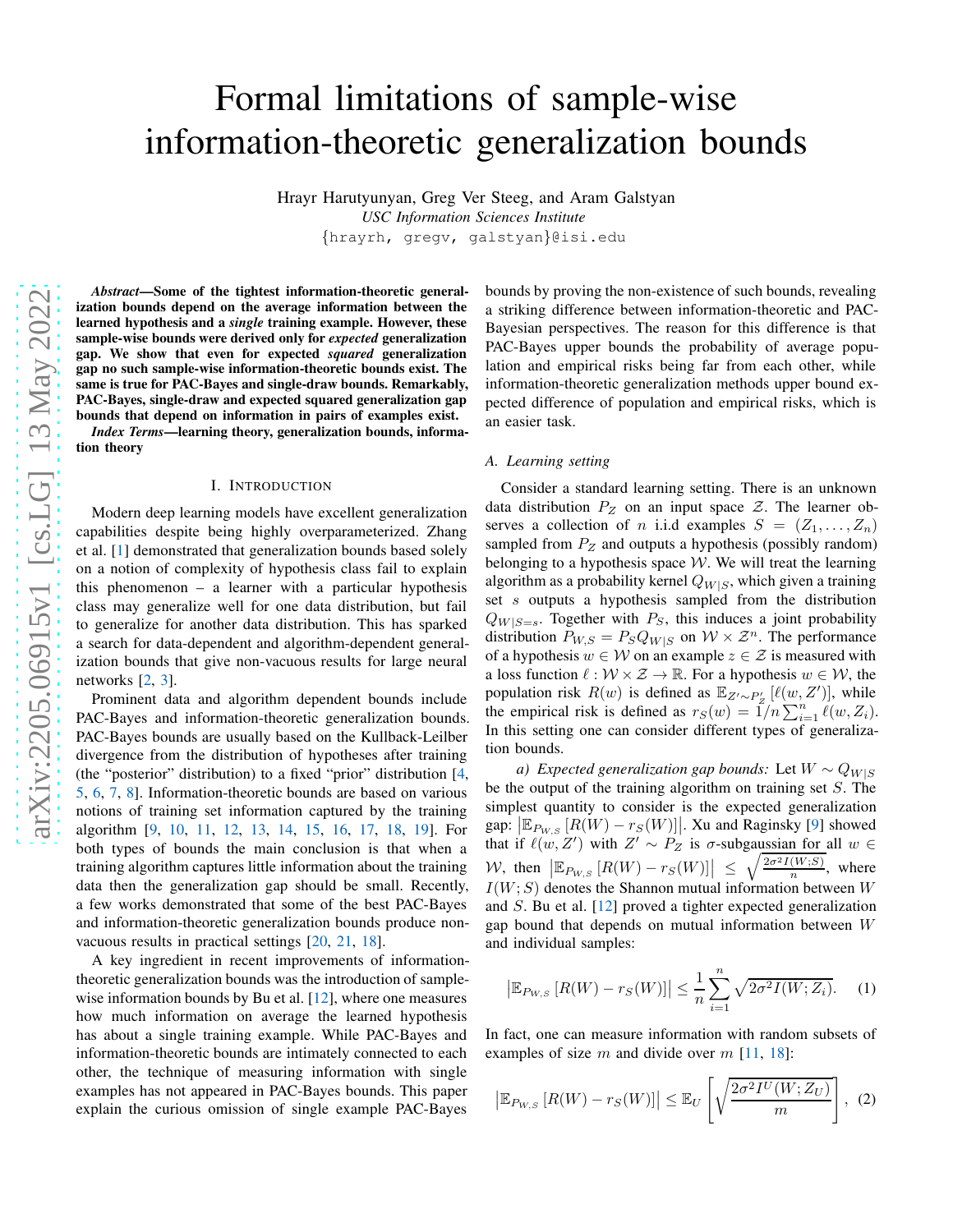where U is a uniformly random subset of  $[n] \triangleq$  $\{1, 2, \ldots, n\}, Z_U \triangleq \{Z_i : i \in U\}, \text{ and } I^Z(X;Y) \triangleq$ KL  $(P_{X,Y|Z} \parallel P_{X|Z}P_{Y|Z})$  denotes the disintegrated mutual information  $[11]$ . In this work bounds that depend on information quantities related to individual examples are called *samplewise* bounds. It has been shown that the sample-wise bound of [\(1\)](#page-0-0) is the tightest among bounds like [\(2\)](#page-0-1) [\[11](#page-5-10), [18](#page-5-17)]. Moreover, in some cases the sample-wise bound is finite, while the bound of Xu and Raginsky [\[9\]](#page-5-8) is infinite (see [\[12](#page-5-11)]).

*b) PAC-Bayes bounds:* A practically more useful quantity is the average difference between population and empirical risks for a fixed training set S:  $\mathbb{E}_{P_{W|S}}[R(W) - r_S(W)]$ . Typical PAC-Bayes bounds are of the following form: with probability at least  $1 - \delta$  over  $P_S$ ,

$$
\mathbb{E}_{P_{W|S}}\left[R(W) - r_S(W)\right] \le B\left(\text{KL}\left(P_{W|S} \parallel \pi\right), n, \delta\right), \tag{3}
$$

where  $\pi$  is a prior distribution over W that does not depend on S. If we choose the prior distribution be the marginal distribution of W (i.e.,  $\pi = P_W = \mathbb{E}_S [Q_{W|S}]$ ), then the KL term in [\(3\)](#page-1-0) will be the integrand of the mutual information, as  $I(W; S) = \mathbb{E}_S \left[ \text{KL} \left( P_{W|S} \parallel P_W \right) \right]$ . When the function B depends on the KL term linearly, the expectation of the bound over S will depend on the mutual information  $I(W; S)$ . There are no known PAC-Bayes bounds where  $B$  depends on KL divergences of form KL  $\left(P_{W|Z_i}\parallel P_W\right)$  or on sample-wise mutual information  $I(W; Z_i)$ .

*c) Single-draw bounds:* In practice, even when the learning algorithm is stochastic, one usually draws a single hypothesis  $W \sim Q_{W|S}$  and is interested in bounding the population risk of W. Such bounds are called single-draw bounds and are usually of the following form: with probability at least  $1 - \delta$ over  $P_{W,S}$ :

$$
R(W) - r_S(W) \le B\left(\frac{dQ_{W|S}}{d\pi}, n, \delta\right),\tag{4}
$$

where  $\pi$  is a prior distribution as in PAC-Bayes bounds. When  $\pi = P_W$  the single-draw bounds depends on the information density  $\iota(W, S) = \frac{dQ_{W|S}}{dP_W}$ . Single-draw bounds are the hardest to obtain and no sample-wise versions are known for them either.

*d) Expected squared generalization gap bounds:* In terms of difficulty, expected generalization bounds are the easiest to obtain, and as indicated above, some of those bounds are sample-wise bounds. If we consider a simple change of moving the absolute value inside:  $\mathbb{E}_{P_{W,S}} |R(W) - r_S(W)|$ , then no sample-wise bounds are known. The same is true for the expected squared generalization gap  $\mathbb{E}_{P_{W,S}}(R(W) - r_S(W))^2$ , for which the known bounds are of the following form [\[13,](#page-5-12) [18](#page-5-17)]:

$$
\mathbb{E}_{P_{W,S}}\left[ \left( R(W) - r_S(W) \right)^2 \right] \le \frac{I(W;S) + c}{n}, \qquad (5)
$$

where c is some constant. From this result one can upper bound the expected absolute value of generalization gap using Jensen's inequality.

# *B. Our contributions*

In Sec. [III](#page-2-0) we show that even for the expected squared generalization gap, sample-wise information-theoretic bounds are impossible. The same holds for PAC-Bayes and singledraw bounds as well. In Sec. [IV](#page-3-0) we discuss the consequences for other information-theoretic generalization bounds. Finally, in Sec. [V](#page-4-0) we show that starting at subsets of size 2, there are expected squared generalization gap bounds that measure information between  $W$  and a subset of examples. This in turn implies that such PAC-Bayes and single-draw bounds are also possible, albeit they are not tight and high-probability bounds.

#### II. A USEFUL LEMMA

<span id="page-1-1"></span><span id="page-1-0"></span>We first prove a lemma that will be used in the proof of the main result of the next section.

**Lemma 1.** Consider a collection of bits  $a_1, \ldots, a_{N_0+N_1}$ , such *that*  $N_0$  *of them are zero and the remaining*  $N_1$  *of them are one.* We want to partition these numbers into  $k = (N_0 + N_1)/n$ *groups of size* n (assuming that n divides  $N_0 + N_1$ ). Consider *a* uniformly random ordered partition  $(A_1, \ldots, A_k)$ . Let  $Y_i =$ ⊕a∈A<sup>i</sup> a *be the parity of numbers of subset* A<sup>i</sup> *. For any given*  $\delta > 0$ , there exists N' such that when  $\min\{N_0, N_1\} \geq N'$  $then \ \mathrm{Cov}\left[Y_i, Y_j\right] \leq \delta \mathbb{E}\left[Y_1\right]^2$ , for all  $i, j \in [k], i \neq j$ .

*Proof.* By symmetry all random variables  $Y_i$  are identically distributed. Without loss of generality let's prove the result for the covariance of  $Y_1$  and  $Y_2$ , which can be written as follows:

Cov 
$$
[Y_1, Y_2] = \mathbb{E}[Y_1Y_2] - \mathbb{E}[Y_1]\mathbb{E}[Y_2]
$$
  
=  $P_{Y_1, Y_2}(Y_1 = 1, Y_2 = 1) - P(Y_1 = 1)P(Y_2 = 1)$ . (6)

Consider the process of generating a uniformly random ordered partition by first picking  $n$  elements for the first subset, then  $n$  elements for the second subset, and so on. In this scheme, the probability that both  $Y_1 = 1$  and  $Y_2 = 1$  equals to

$$
\frac{1}{M} \sum_{u=0}^{\lfloor (n-1)/2 \rfloor} \sum_{v=0}^{\lfloor (n-1)/2 \rfloor} \left[ \binom{N_1}{2u+1} \binom{N_0}{n-2u-1} \right] \times \times \binom{N_1 - 2u - 1}{2v+1} \binom{N_0 - n + 2u + 1}{n-2v-1}, \quad (7)
$$

where  $M = \binom{N_0 + N_1}{n} \binom{N_0 + N_1 - n}{n}$ . Let  $q_{u,v}$  be the  $(u, v)$ th summand of  $(7)$  divided by M. On the other hand, the product of marginals  $P(Y_1 = 1)P(Y_2 = 1)$  is equal to

$$
\frac{1}{M'} \sum_{u=0}^{\lfloor (n-1)/2 \rfloor} \sum_{v=0}^{\lfloor (n-1)/2 \rfloor} \left[ \binom{N_1}{2u+1} \binom{N_0}{n-2u-1} \right] \times \times \binom{N_1}{2v+1} \binom{N_0}{n-2v-1}, \tag{8}
$$

where  $M' = \binom{N_0 + N_1}{n} \binom{N_0 + N_1}{n}$ . Let  $q'_{u,v}$  be the  $(u, v)$ -th summand of [\(8\)](#page-1-1) divided by M'. Consider the ratio  $q_{u,v}/q'_{u,v}$ :

$$
\frac{q_{u,v}}{q'_{u,v}} = \frac{\binom{N_0 + N_1}{n}}{\binom{N_0 + N_1 - n}{n}} \cdot \frac{\binom{N_1 - 2u - 1}{2v + 1}}{\binom{N_1}{2v + 1}} \cdot \frac{\binom{N_0 - n + 2u + 1}{n - 2v - 1}}{\binom{N_0}{n - 2v - 1}}.
$$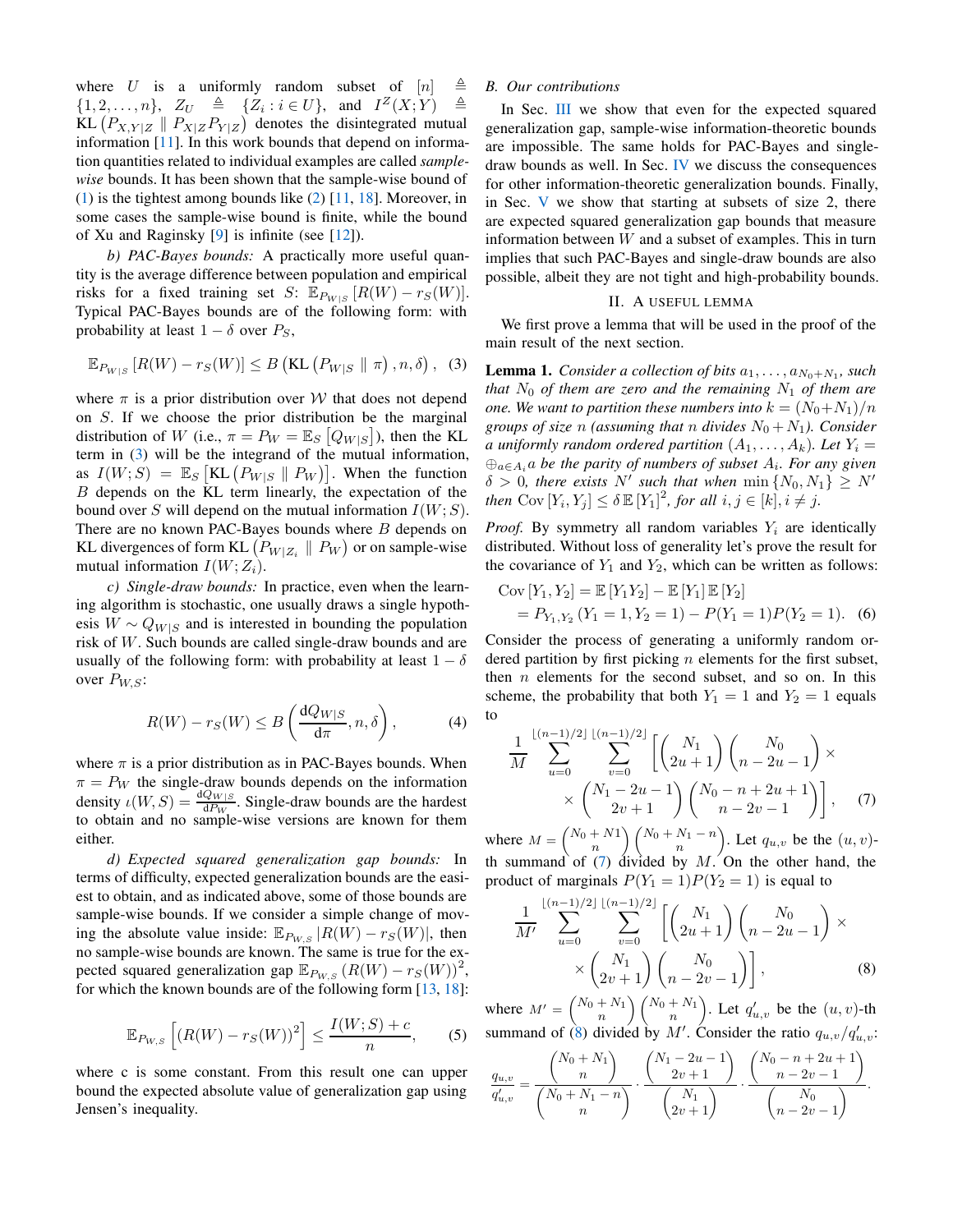By picking  $N_0$  and  $N_1$  large enough, we will make  $q_{u,v}$  close to  $q'_{u,v}$ . This is possible as for any fixed *n*, these 3 fractions converge to 1 as min  $\{N_0, N_1\} \to \infty$ . Therefore, for any  $\delta$ 0 there exists N' such that when  $\min\{N_0, N_1\} \geq N'$  then  $q_{u,v} \leq (1+\delta) q'_{u,v}$ . This implies that  $P_{Y_1,Y_2}(Y_1 = 1, Y_2 =$  $1) \leq (1+\delta)P(Y_1 = 1)P(Y_2 = 1)$ . Combining this result with [\(6\)](#page-1-1) proves the desired result. 口

# III. A COUNTEREXAMPLE

<span id="page-2-1"></span><span id="page-2-0"></span>**Theorem III.1.** For any training set size  $n = 2<sup>r</sup>$ , there exists *a finite input space* Z*, a data distribution* PZ*, a learning algorithm*  $Q_{W|S}$  *with a finite hypothesis space* W, and a *binary loss function*  $\ell : \mathcal{W} \times \mathcal{Z} \rightarrow \{0, 1\}$  *such that* 

- (a) with a high probability over  $P_S$ ,  $KL(P_{W|S} \parallel P_W)$  is *large as needed,*
- (b) W and  $Z_i$  are independent for each  $i \in [n]$ ,
- (c)  $\mathbb{E}_{P_{W,S}}[R(W) r_S(W)] = 0,$
- (d)  $P_{W,S}\left(R(W) r_S(W) \ge \frac{1}{4}\right) \ge \frac{1}{2}$ .

This result shows that there can be no meaningful samplewise expected squared generalization bounds, as  $I(W;Z_i) = 0$ while  $\mathbb{E}_{P_{W,S}}(R(W) - r_S(W))^2 \ge 1/16$ . Similarly, there can be no sample-wise PAC-Bayes or single-draw generalization bounds that depend on quantities such as KL  $(P_{W|Z_i} \parallel P_W)$ ,  $I(W; Z_i)$  or  $\iota(W, Z_i)$ , as all of them are zero while with probability at least  $1/2$  the generalization gap will be at least 1/4. The first property verifies that in order to make the generalization gap large  $W$  needs to capture a significant amount of information about the training set.

The main idea behind the counterexample construction is to ensure that W contains sufficient information about the whole training set but no information about individual examples. This captured information is then used to make the losses on all training examples equal to each other, but possibly different for different training sets. This way we induce significant variance of empirical risk. Along with making the population risk to be roughly the same for all hypotheses, we ensure that the generalization gap will be large on average. Satisfying the information and risk constraints separately is trivial, the challenge is in satisfying both at the same time.

*Proof of Thm. [III.1.](#page-2-1)* Let  $n = 2^r$  and  $\mathcal Z$  be the set of all binary vectors of size d:  $\mathcal{Z} = \{0,1\}^d$  with  $d > r$ . Let  $N = 2<sup>d</sup>$  denote the cardinality of the input space. We choose the data distribution to be the uniform distribution on  $\mathcal{Z}$ :  $P_Z =$  Uniform $(Z)$ . Let the hypothesis set W be the set of all partitions of  $Z$  into subsets of size n:

$$
W = \{ \{A_1, \ldots, A_{N/n} \} \mid |A_i| = n, \cup_i A_i = \mathcal{Z}, A_i \cap A_j = \emptyset \}.
$$
 (9)

When the training algorithm receives a training set  $S$  that contains duplicate examples, it outputs a hypothesis from  $W$ uniformly at random. When  $S$  contains no duplicates, then the learning algorithm outputs a uniformly random hypothesis from the set  $W_S \subset W$  of hypotheses/partitions that contain S as a partition subset. Formally,

$$
Q_{W|S} = \begin{cases} \text{Uniform}(\mathcal{W}), & \text{if } S \text{ has duplicates,} \\ \text{Uniform}(\mathcal{W}_S), & \text{otherwise,} \end{cases} \tag{10}
$$

where  $\mathcal{W}_S \triangleq \{ \{A_1, \ldots, A_{N/n} \} \in \mathcal{W} \mid \exists i \text{ s.t. } A_i = S \}.$  Let  $\rho(n, d)$  be the probability of S containing duplicate examples. By picking  $d$  large enough we can make  $\rho$  as small as needed.

Given a partition  $w = \{A_1, \ldots, A_{2^d/n}\} \in \mathcal{W}$  and an example  $z \in \mathcal{Z}$ , we define  $[z]_w$  to be the subset  $A_i \in w$ that contains z. Given a set of examples  $A \subset \mathcal{Z}$ , we define  $\oplus^{(2)}(A)$  to be xor of all bits of all examples of A:

$$
\oplus^{(2)}(A) = \oplus_{(a_1,...,a_d)\in A} (\oplus_{i=1}^d a_i).
$$
 (11)

Finally, we define the loss function as follows:

<span id="page-2-2"></span>
$$
\ell(w, z) = \bigoplus^{(2)} ([z]_w) \in \{0, 1\}.
$$
 (12)

Let  $W \sim Q_{W|S}$ . Let us verify now that properties (a)-(d) listed in the statement of Thm. [III.1](#page-2-1) hold.

(a). By symmetry, the marginal distribution  $P_W =$  $\mathbb{E}_S [Q_{W|S}]$  will be the uniform distribution over W. With probability  $1 - \rho(n, d)$ , the training set S has no duplicates and  $Q_{W|S} =$  Uniform $(W_S)$ . In such cases, the support size of  $Q_{W|S}$  is equal to  $\frac{(N-n)!}{(n!)^{N/n-1}(N/n-1)!}$ , while the support size of  $P_W$  is always equal to  $\frac{N!}{(n!)^{N/n}(N/n)!}$ . Therefore,

$$
\begin{aligned} \text{KL}\left(Q_{W|S} \parallel P_{W}\right) &= \log \left(\frac{|\text{supp}(P_{W})|}{|\text{supp}(Q_{W|S})|}\right) \\ &= \log \left(\frac{(N-n+1)(N-n+2)\cdots N}{n!(N/n)}\right) \\ &\geq \log \left(\frac{n(N-n+1)^{n}}{n^{n}N}\right) \\ &= n \log(N-n+1) - (n-1) \log n - \log N \\ &\approx (n-1)d \log 2 - n \log n. \quad \text{(for a suff. large } d) \end{aligned}
$$

If we pick d large enough, then with high probability over  $P<sub>S</sub>$ , the KL divergence will be approximately  $(n-1)d \log 2$ . This can also be seen by noticing that knowledge of any  $Z_i$  (d bits) along with  $W$  is enough to reconstruct the training set  $S$  that has *nd* bits of entropy.

(**b**). Consider any  $z \in \mathcal{Z}$  and any  $i \in [n]$ . Then

$$
P_{W|Z_i=z}(W=w) = \frac{P_W(W=w)P_{Z_i|W=w}(Z_i=z)}{P_Z(Z=z)} = P_W(W=w),
$$

where the second equality follows from the fact that conditioned on a fixed partition  $w$ , because of the symmetry, there should be no difference between probabilities of different  $Z_i$ values.

(c). With probability  $1 - \rho(n, d)$ ,

$$
r_S(W) = \frac{1}{n} \sum_{i=1}^n \ell(W, Z_i)
$$
  
= 
$$
\frac{1}{n} \sum_{i=1}^n \oplus^{(2)} ([Z_i]_W)
$$
  
= 
$$
\frac{1}{n} \sum_{i=1}^n \oplus^{(2)}(S)
$$
  
= 
$$
\oplus^{(2)}(S) \in \{0, 1\}.
$$
 (13)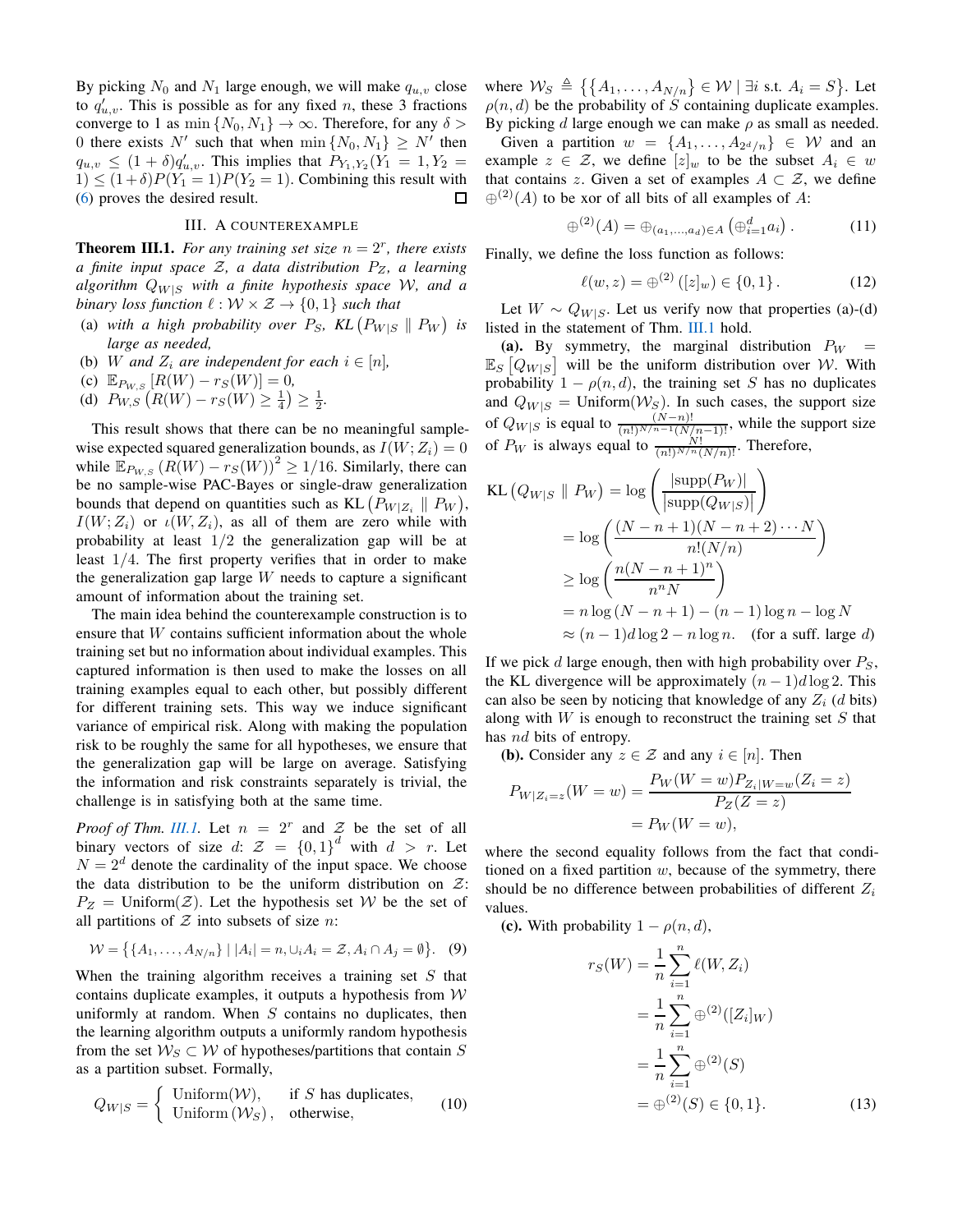Furthermore,

$$
R(W) = \mathbb{E}_{P_Z} [\ell(W, Z)] = \frac{1}{N/n} \sum_{A \in W} \oplus^{(2)}(A). \tag{14}
$$

Given [\(13\)](#page-2-2) and [\(14\)](#page-2-2), due to symmetry  $\mathbb{E}_{P_{W,S}}[r_S(W)] = 1/2$ and  $\mathbb{E}_{P_{W,S}}[R(W)] = 1/2$ . Hence, the expected generalization gap is zero:  $\mathbb{E}_{P_{W,S}}[R(W) - r_S(W)] = 0.$ 

(d). Consider a training set  $S$  that has no duplicates and let  $W = \{S, A_1, \ldots, A_{N/n-1}\} \sim Q_{W|S}$ . The population risk can be written as follows:

$$
R(W) = \underbrace{\frac{n}{N} \oplus^{(2)} (S)}_{\leq n/N} + \frac{n}{N} \sum_{i=1}^{N/n-1} \underbrace{\oplus^{(2)} (A_i)}_{\triangleq Y_i}.
$$
 (15)

Consider the set  $\mathcal{Z} \setminus S$ . Let  $N_0$  be the number of examples in this set with parity 0 and  $N_1$  be the number of examples with parity [1](#page-1-1). We use Lemma 1 to show that  $Y_i$  are almost pairwise independent. Formally, for any  $\delta > 0$  there exists N' such that when  $\min \{N_0, N_1\} \ge N'$ , we have that  $Cov[Y_i, Y_j] \le$  $\delta \mathbb{E}[Y_1]^2$ , for all  $i, j \in [N/n-1], i \neq j$ . Therefore,

$$
\operatorname{Var}\left[\frac{n}{N} \sum_{i=1}^{N/n-1} Y_i\right] = \frac{n^2}{N^2} \left(\frac{N}{n} - 1\right) \operatorname{Var}\left[Y_1\right] + \frac{n^2}{N^2} \left(\frac{N}{n} - 1\right) \left(\frac{N}{n} - 2\right) \operatorname{Cov}\left[Y_1, Y_2\right] \le \frac{n}{4N} + \delta.
$$

By Chebyshev's inequality

$$
P\left(\left|\frac{n}{N}\sum_{i=1}^{N/n-1}Y_i - \frac{n}{N}\left(\frac{N}{n} - 1\right)\mathbb{E}\left[Y_1\right]\right| \geq t\right) \leq \frac{\frac{n}{4N} + \delta}{t^2}.
$$

Furthermore,  $\mathbb{E}[Y_1] \to 1/2$  as  $d \to \infty$ . Therefore, we can pick a large enough d, appropriate  $\delta$  and t to ensure that with at least 0.5 probability over  $P_{W,S}, R(W) \in [1/4, 3/4]$  and  $r_S(W) \in \{0,1\}.$ П

#### IV. IMPLICATIONS FOR OTHER BOUNDS

<span id="page-3-0"></span>Information-theoretic generalization bounds have been improved or generalized in many ways. A few works have proposed to use other types of information measures and distances between distributions, instead of Shannon mutual information and Kullback-Leibler divergence respectively [\[19](#page-5-18), [22](#page-5-20), [23](#page-5-21)]. In particular, Rodríguez Gálvez et al. [\[23](#page-5-21)] derived expected generalization gap bounds that depend on the Wasserstein distance between  $P_{W|Z_i}$  and  $P_W$ . Aminian et al. [\[22\]](#page-5-20) derived similar bounds but that depend on sample-wise Jensen-Shannon information  $I_{JS}(W; Z_i) \triangleq JS (P_{W,Z_i} || P_W P_{Z_i})$  or on lautum information  $L(W; Z_i) \triangleq \text{KL}(P_W P_{Z_i} || P_{W,Z_i}).$ Esposito et al. [\[19\]](#page-5-18) derive bounds on probability of an event in a joint distribution  $P_{X,Y}$  in terms of the probability of the same event in the product of marginals distribution  $P_XP_Y$  and an information measure between X and Y (Sibson's  $\alpha$ -mutual information, maximal leakage, f-mutual information) or a divergence between  $P_{X,Y}$  and  $P_X P_Y$  (Rényi  $\alpha$ -divergences,

f-divergences, Hellinger divergences). They note that one can derive in-expectation generalization bounds from these results. These results will be sample-wise if one starts with  $X = W$ and  $Y = Z_i$  and then takes an average over  $i \in [n]$ . The property (b) of the counterexample implies that there are no PAC-Bayes, single-draw, or expected squared generalization bounds for the aforementioned information measures or divergences, as all of them will be zero when  $\forall z \in \mathcal{Z}, P_W = P_{W|Z_i=z}$ .

PAC-Bayes bounds have been improved by comparing population and empirical risks differently (instead of just subtracting them) [\[24,](#page-5-22) [25,](#page-5-23) [26\]](#page-5-24). The property (d) of the counterexamples implies that these improvements will not make samplewise PAC-Bayes bounds possible, as the changed distance function will be at least constant when  $r_S(W) \in \{0, 1\}$  while  $R(W) \in [1/4, 3/4].$ 

Another way of improving information-theoretic bounds is to use the random-subsampling setting introduced by Steinke and Zakynthinou  $[13]$ . In this setting one considers  $2n$  i.i.d. samples from  $P_Z$  grouped into n pairs:  $\tilde{Z} \in \mathcal{Z}^{n \times 2}$ . A random variable  $J \sim$  Uniform $({0, 1})^n$ ), independent of  $\tilde{Z}$ , specifies which example to select from each pair to form the training set  $S = (\tilde{Z}_{i,J_i})_{i=1}^n$ . Steinke and Zakynthinou [\[13](#page-5-12)] proved that if  $\ell(w, z) \in [0, 1], \forall w \in \mathcal{W}, z \in \mathcal{Z}$ , then the expected generalization gap can be bounded as follows:

<span id="page-3-2"></span>
$$
|\mathbb{E}_{S,W}[R(W) - r_S(W)]| \le \sqrt{\frac{2}{n}I(W; J | \tilde{Z})}.
$$
 (16)

This result was improved in many works, leading to the following sample-wise bounds [\[14,](#page-5-13) [18,](#page-5-17) [27,](#page-5-25) [28\]](#page-5-26):

$$
\left|\mathbb{E}_{S,W}\left[R(W)-r_S(W)\right]\right| \leq \frac{1}{n} \sum_{i=1}^n \mathbb{E}_{\tilde{Z}_i} \left[\sqrt{2I^{\tilde{Z}_i}(W;J_i)}\right], \quad (17)
$$

<span id="page-3-1"></span>
$$
\left|\mathbb{E}_{S,W}\left[R(W)-r_S(W)\right]\right| \leq \frac{1}{n} \sum_{i=1}^n \mathbb{E}_{\tilde{Z}}\left[\sqrt{2I^{\tilde{Z}}(W;J_i)}\right],\qquad(18)
$$

where  $\tilde{Z}_i = (\tilde{Z}_{i,1}, \tilde{Z}_{i,2})$  is the *i*-th row of  $\tilde{Z}$ . Given a partition  $W \sim Q_{W|S}$  and two examples  $\tilde{Z}_i$ , one cannot tell which of the examples was in the training set because of the symmetry. Hence, the counterexample implies that expected squared, PAC-Bayes, and single draw generalization bounds that depend on quantities like  $I^{\tilde{Z}_i}(W; J_i)$  cannot exist. However, if we consider the weaker sample-wise bounds of [\(18\)](#page-3-1), then the knowledge of  $Z$  helps to reveal the entire  $J$  at once with high probability. This can be done by going over all possible choices of J and checking whether  $\tilde{Z}_J = (\tilde{Z}_{i,J_i})$ belongs to partition  $W$ . This will be true for the true value of  $J$ , but will be increasingly unlikely for all other values of  $J$  as  $n$  and  $d$  are increased. In fact, we derive an expected squared generalization gap that depends on terms  $I^{\tilde{Z}}(W;J_i)$  (see Thm. [A.2\)](#page-6-0).Therefore, the counterexample is a discrete case where the bound of  $(17)$  is much better than the weaker bound of [\(18\)](#page-3-1). It is also a case where  $I(W; Z_i) \ll I(W; J_i | \tilde{Z})$  (i.e., CMI bounds are not always better).

Finally, another way of improving information-theoretic bounds is to use evaluated (e-CMI) or functional (f-CMI) conditional mutual information [\[13](#page-5-12), [18](#page-5-17)]. Similarly to the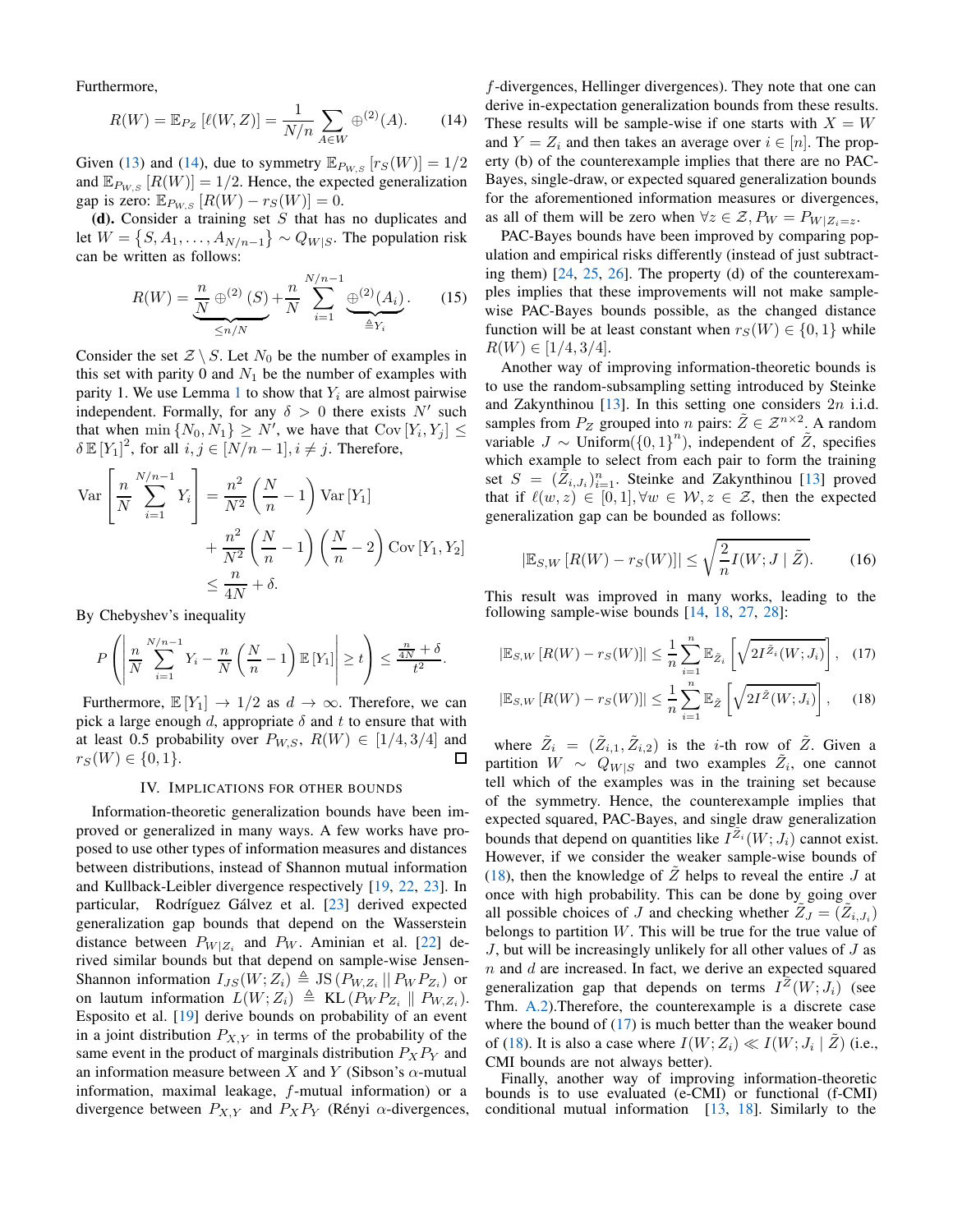functional CMI bounds of [\[18\]](#page-5-17), one can derive the following expected generalization gap bounds (see Thm. [A.1\)](#page-6-1):

$$
\left|\mathbb{E}\left[R(W) - rs(W)\right]\right| \le \frac{1}{n} \sum_{i=1}^{n} \sqrt{2I(\ell(W, \tilde{Z}_i); J_i)},\tag{19}
$$

$$
|\mathbb{E}\left[R(W)-r_S(W)\right]|\leq \frac{1}{n}\sum_{i=1}^n\mathbb{E}_{\tilde{Z}_i}\left[\sqrt{2I^{\tilde{Z}_i}(\ell(W,\tilde{Z}_i);J_i)}\right],\tag{20}
$$

$$
|\mathbb{E}\left[R(W) - rs(W)\right]| \leq \frac{1}{n} \sum_{i=1}^{n} \mathbb{E}_{\tilde{Z}}\left[\sqrt{2I^{\tilde{Z}}(\ell(W, \tilde{Z}_i); J_i)}\right], \quad (21)
$$

where  $\ell(W, \tilde{Z}_i) \in \{0,1\}^2$  is the pair of losses on the two examples of  $\tilde{Z}_i$ . In the case of the counterexample bounds of [\(19\)](#page-4-1) and [\(20\)](#page-4-2) will be zero as one cannot guess  $J_i$  knowing losses  $\ell(W, \tilde{Z}_i)$  and possibly also  $\tilde{Z}_i$ . This rules out the possibility of such sample-wise expected squared, PAC-Bayes and single-draw generalization bounds. Unlike the case of the weaker CMI bound of  $(18)$ , the weaker e-CMI bound of  $(21)$ convergences to zero in the case of the counterexample as  $d \rightarrow \infty$ . Therefore, the counterexample is a discrete case where the sample-wise e-CMI bound of  $(21)$  can be much stronger than the sample-wise CMI bound of [\(18\)](#page-3-1).

### V. THE CASE OF  $m = 2$

<span id="page-4-0"></span>[I](#page-0-2)n Sec. I we mentioned that there are expected generalization bounds that are based on information contained in size  $m$  subsets of examples. In Sec. [III](#page-2-0) we showed that there can be no expected squared generalization bounds with  $m = 1$ . In this section we show that expected squared generalization bounds are possible for any  $m \geq 2$ . For brevity, let  $G^{(2)} \triangleq \mathbb{E}_{P_{W,S}} \left[ \left( R(W) - r_S(W) \right)^2 \right]$  denote expected squared generalization gap.

**Theorem V.1.** *Assume*  $\ell(w, z) \in [0, 1]$ *. Let*  $W \sim Q_{W|S}$ *. Then* 

$$
G^{(2)} \le \frac{1}{n} + \frac{1}{n^2} \sum_{i \neq k} \sqrt{2I(W; Z_i, Z_k)}.
$$
 (22)

*Proof.* We have that

$$
G^{(2)} = \mathbb{E}_{P_{W,S}} \left[ \left( \frac{1}{n} \sum_{i=1}^{n} (\ell(W, Z_i) - R(W)) \right)^2 \right]
$$
  
= 
$$
\underbrace{\frac{1}{n^2} \sum_{i=1}^{n} \mathbb{E}_{P_{W,Z_i}} \left[ (\ell(W, Z_i) - R(W))^2 \right]}_{\leq 1/n}
$$
  
+ 
$$
\frac{1}{n^2} \sum_{i \neq k} \underbrace{\mathbb{E} [ (\ell(W, Z_i) - R(W)) (\ell(W, Z_k) - R(W)) ]}_{C_{i,k}}.
$$

For bounding the  $C_{i,k}$  terms we use the Lemma 1 of Xu and Raginsky [\[9\]](#page-5-8) with  $X = W$ ,  $Y = (Z_i, Z_k)$ , and  $f(X,(Y_1,Y_2)) = (\ell(X,Y_1) - R(X)) (\ell(X,Y_2) - R(X)).$  As  $f(X, Y)$  is 1-subgaussian under  $P_XP_Y$ , by the lemma

$$
\left| \mathbb{E}_{P_{X,Y}} \left[ f(X,Y) \right] - \mathbb{E}_{P_X P_Y} \left[ f(X,Y) \right] \right| \leq \sqrt{2I(X;Y)},
$$

which translates to

<span id="page-4-1"></span>
$$
\begin{aligned}\n\left| C_{i,k} - \underbrace{\mathbb{E}_{P_W P_{Z_i, Z_k}} \left[ (\ell(W, Z_i) - R(W)) (\ell(W, Z_k) - R(W)) \right]}_{C_{i,k}} \right| \\
&\leq \sqrt{2I(W; Z_i, Z_k)}.\n\end{aligned} \tag{23}
$$

 $\overline{\phantom{a}}$ 

<span id="page-4-3"></span><span id="page-4-2"></span>It is left to notice that  $\overline{C}_{i,k} = 0$ , as for any w the factors  $(\ell(w, Z_i) - R(w))$  and  $(\ell(w, Z_k) - R(w))$  are independent and have zero mean. □

Remark 1. *Similar CMI and e-CMI bounds are also possible (see Thm. [A.3\)](#page-8-0).*

**Corollary 1.** Let  $U_m$  be a uniformly random subset of  $[n]$  of *size* m*, independent from* W *and* S*. Then*

<span id="page-4-5"></span>
$$
G^{(2)} \le \frac{1}{n} + 2 \mathbb{E}_{U_m} \left[ \sqrt{\frac{I^{U_m}(W; S_{U_m})}{m}} \right].
$$
 (24)

*Proof.* Harutyunyan et al. [\[18\]](#page-5-17) showed that for any  $m \in [n - 1]$ 1],

$$
\mathbb{E}_{U_m}\left[\sqrt{\frac{1}{m}I^{U_m}(W;S_{U_m})}\right] \leq \mathbb{E}_{U_{m+1}}\left[\sqrt{\frac{1}{m+1}I^{U_{m+1}}(W;S_{U_{m+1}})}\right].
$$

Therefore, for any  $m = 2, \ldots, n$ , starting with Thm. [V.1,](#page-4-4)

$$
G^{(2)} \leq \frac{1}{n} + \frac{1}{n^2} \sum_{i \neq k} \sqrt{2I(W; Z_i, Z_k)}
$$
  
\n
$$
\leq \frac{1}{n} + 2 \mathbb{E}_{U_2} \left[ \sqrt{\frac{I^{U_2}(W; S_{U_2})}{2}} \right]
$$
  
\n
$$
\leq \frac{1}{n} + 2 \mathbb{E}_{U_m} \left[ \sqrt{\frac{I^{U_m}(W; S_{U_m})}{m}} \right].
$$

<span id="page-4-4"></span>At  $m = n$  this bound is weaker that the bound derived in [\[18](#page-5-17)], which depends on  $I(W;S)/n$  rather than  $\sqrt{I(W;S)/n}$ . We leave improving the bound of Thm. [V.1](#page-4-4) for future work. Nevertheless, Corollary [1](#page-4-5) shows that it is *possible* to bound the expected *squared* generalization gap with quantities that involve mutual information terms between W and subsets of examples of size m, where  $m \geq 2$  (unlike the case of  $m = 1$ ). Possibility of bounding expected squared generalization gap with  $m > 2$  information terms makes it possible for singledraw and PAC-Bayes bounds as well. The simplest way is to use Markov's inequality, even though it will not give high probability bounds.

Finally, it is worth to mention that the bound of Thm. [V.1](#page-4-4) holds for higher order moments of generalization gap too, as for [0, 1]-bounded loss functions

$$
\mathbb{E}_{P_{W,S}}\left[\left(R(W) - r_S(W)\right)^k\right] \leq \mathbb{E}_{P_{W,S}}\left[\left(R(W) - r_S(W)\right)^2\right],
$$
  
for any  $k \geq 2, k \in \mathbb{N}$ .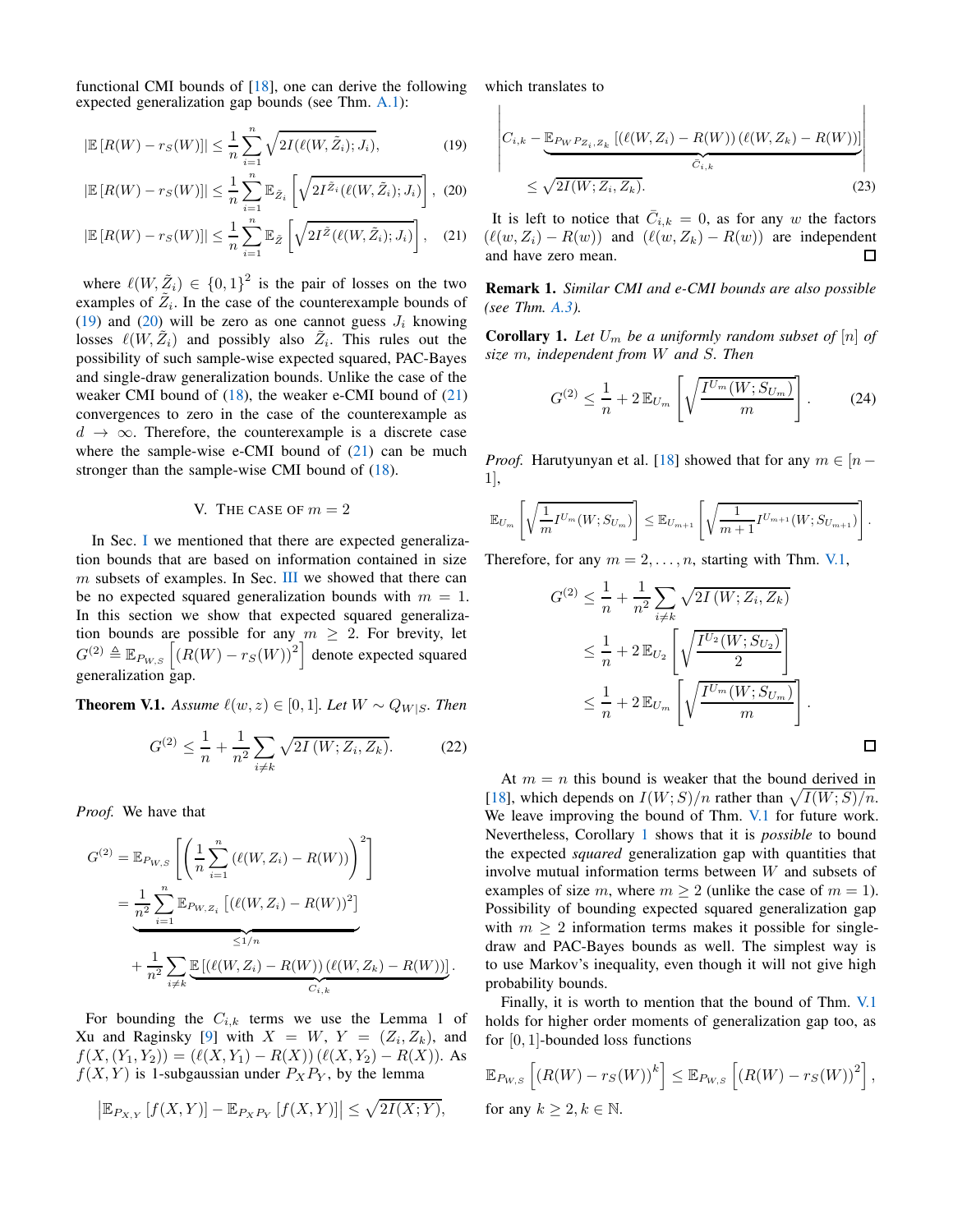#### VI. CONCLUSION

In the counterexample presented in Sec. [III](#page-2-0) the empirical risk is sometimes larger than the population risk, which is rare in practice. In fact, if empirical risk is never larger than population risk, then  $\mathbb{E}[|R(W) - r_S(W)|]$  reduces to  $\mathbb{E}[R(W) - r_S(W)]$ , implying existence of sample-wise bounds. Furthermore, the constructed learning algorithm intentionally captures only high-order information about samples. This suggests, that sample-wise generalization bounds might be possible if we consider specific learning algorithms. One way of doing this is to prove that average information about pairs of examples is close to the twice of the average information about a single example for some learning algorithms.

#### ACKNOWLEDGMENT

H.H. was supported by a USC Annenberg Fellowship.

#### **REFERENCES**

- <span id="page-5-0"></span>[1] C. Zhang, S. Bengio, M. Hardt, B. Recht, and O. Vinyals, "Understanding deep learning requires rethinking generalization," *arXiv preprint arXiv:1611.03530*, 2016.
- <span id="page-5-1"></span>[2] Y. Jiang\*, B. Neyshabur\*, H. Mobahi, D. Krishnan, and S. Bengio, "Fantastic generalization measures and where to find them," in *International Conference on Learning Representations*, 2020.
- <span id="page-5-2"></span>[3] G. K. Dziugaite, A. Drouin, B. Neal, N. Rajkumar, E. Caballero, L. Wang, I. Mitliagkas, and D. M. Roy, "In search of robust measures of generalization," *Advances in Neural Information Processing Systems*, vol. 33, pp. 11 723–11 733, 2020.
- <span id="page-5-3"></span>[4] J. Shawe-Taylor and R. C. Williamson, "A pac analysis of a bayesian estimator," in *COLT '97*, 1997.
- <span id="page-5-4"></span>[5] D. A. McAllester, "Some pac-bayesian theorems," *Machine Learning*, vol. 37, no. 3, pp. 355–363, 1999.
- <span id="page-5-5"></span>[6] ——, "Pac-bayesian model averaging," in *Proceedings of the twelfth annual conference on Computational learning theory*, 1999, pp. 164– 170.
- <span id="page-5-6"></span>[7] O. Catoni, "Pac-bayesian supervised classification: The thermodynamics of statistical learning," *Lecture Notes-Monograph Series*, vol. 56, pp. i– 163, 2007.
- <span id="page-5-7"></span>[8] P. Alquier, "User-friendly introduction to pac-bayes bounds," *arXiv preprint arXiv:2110.11216*, 2021.
- <span id="page-5-8"></span>A. Xu and M. Raginsky, "Information-theoretic analysis of generalization capability of learning algorithms," in *Advances in Neural Information Processing Systems*, 2017, pp. 2524–2533.
- <span id="page-5-9"></span>[10] R. Bassily, S. Moran, I. Nachum, J. Shafer, and A. Yehudayoff, "Learners that use little information," in *Algorithmic Learning Theory*. PMLR, 2018, pp. 25–55.
- <span id="page-5-10"></span>[11] J. Negrea, M. Haghifam, G. K. Dziugaite, A. Khisti, and D. M. Roy, "Information-theoretic generalization bounds for sgld via data-dependent estimates," in *Advances in Neural Information Processing Systems*, 2019, pp. 11 015–11 025.
- <span id="page-5-11"></span>[12] Y. Bu, S. Zou, and V. V. Veeravalli, "Tightening mutual informationbased bounds on generalization error," *IEEE Journal on Selected Areas in Information Theory*, vol. 1, no. 1, pp. 121–130, 2020.
- <span id="page-5-12"></span>[13] T. Steinke and L. Zakynthinou, "Reasoning About Generalization via Conditional Mutual Information," in *Proceedings of Thirty Third Conference on Learning Theory*, ser. Proceedings of Machine Learning Research, J. Abernethy and S. Agarwal, Eds., vol. 125. PMLR, 09–12 Jul 2020, pp. 3437–3452.
- <span id="page-5-13"></span>[14] M. Haghifam, J. Negrea, A. Khisti, D. M. Roy, and G. K. Dziugaite, "Sharpened generalization bounds based on conditional mutual information and an application to noisy, iterative algorithms," in *Advances in Neural Information Processing Systems*, H. Larochelle, M. Ranzato, R. Hadsell, M. F. Balcan, and H. Lin, Eds., vol. 33. Curran Associates, Inc., 2020, pp. 9925–9935.
- <span id="page-5-14"></span>[15] J. Negrea, M. Haghifam, G. K. Dziugaite, A. Khisti, and D. M. Roy, "Information-theoretic generalization bounds for sgld via data-dependent estimates," in *NeurIPS*, 2019.
- <span id="page-5-15"></span>[16] M. Raginsky, A. Rakhlin, and A. Xu, "Information-theoretic stability and generalization," *Information-Theoretic Methods in Data Science*, p. 302, 2021.
- <span id="page-5-16"></span>[17] F. Hellström and G. Durisi, "Generalization bounds via information density and conditional information density," *IEEE Journal on Selected Areas in Information Theory*, vol. 1, no. 3, pp. 824–839, 2020.
- <span id="page-5-17"></span>[18] H. Harutyunyan, M. Raginsky, G. V. Steeg, and A. Galstyan, "Information-theoretic generalization bounds for black-box learning algorithms," in *Advances in Neural Information Processing Systems*, A. Beygelzimer, Y. Dauphin, P. Liang, and J. W. Vaughan, Eds., 2021.
- <span id="page-5-18"></span>[19] A. R. Esposito, M. Gastpar, and I. Issa, "Generalization error bounds via r´enyi-, f-divergences and maximal leakage," *IEEE Transactions on Information Theory*, vol. 67, no. 8, pp. 4986–5004, 2021.
- [20] G. K. Dziugaite and D. M. Roy, "Computing nonvacuous generalization bounds for deep (stochastic) neural networks with many more parameters than training data," in *Proceedings of the Thirty-Third Conference on Uncertainty in Artificial Intelligence, UAI 2017, Sydney, Australia, August 11-15, 2017*, G. Elidan, K. Kersting, and A. T. Ihler, Eds. AUAI Press, 2017.
- <span id="page-5-19"></span>[21] M. Pérez-Ortiz, O. Rivasplata, J. Shawe-Taylor, and C. Szepesvári, "Tighter risk certificates for neural networks," *Journal of Machine Learning Research*, vol. 22, 2021.
- <span id="page-5-20"></span>[22] G. Aminian, L. Toni, and M. R. Rodrigues, "Jensen-shannon information based characterization of the generalization error of learning algorithms, in *2020 IEEE Information Theory Workshop (ITW)*. IEEE, 2021, pp.  $1 - 5$
- <span id="page-5-21"></span>[23] B. Rodríguez Gálvez, G. Bassi, R. Thobaben, and M. Skoglund, "Tighter expected generalization error bounds via wasserstein distance," *Advances in Neural Information Processing Systems*, vol. 34, 2021.
- <span id="page-5-22"></span>[24] J. Langford and M. Seeger, "Bounds for averaging classifiers," 2001.
- <span id="page-5-23"></span>[25] P. Germain, A. Lacasse, F. Laviolette, and M. Marchand, "Pac-bayesian learning of linear classifiers," in *ICML '09*, 2009.
- <span id="page-5-24"></span>[26] O. Rivasplata, I. Kuzborskij, and C. Szepesvari, "Pac-bayes analysis beyond the usual bounds," *ArXiv*, vol. abs/2006.13057, 2020.
- <span id="page-5-25"></span>[27] R. Gálvez, G. Bassi, R. Thobaben, and M. Skoglund, "On random subset generalization error bounds and the stochastic gradient langevin dynamics algorithm," *2020 IEEE Information Theory Workshop (ITW)*, pp. 1–5, 2021.
- <span id="page-5-26"></span>[28] R. Zhou, C. Tian, and T. Liu, "Individually conditional individual mutual information bound on generalization error," *2021 IEEE International Symposium on Information Theory (ISIT)*, pp. 670–675, 2021.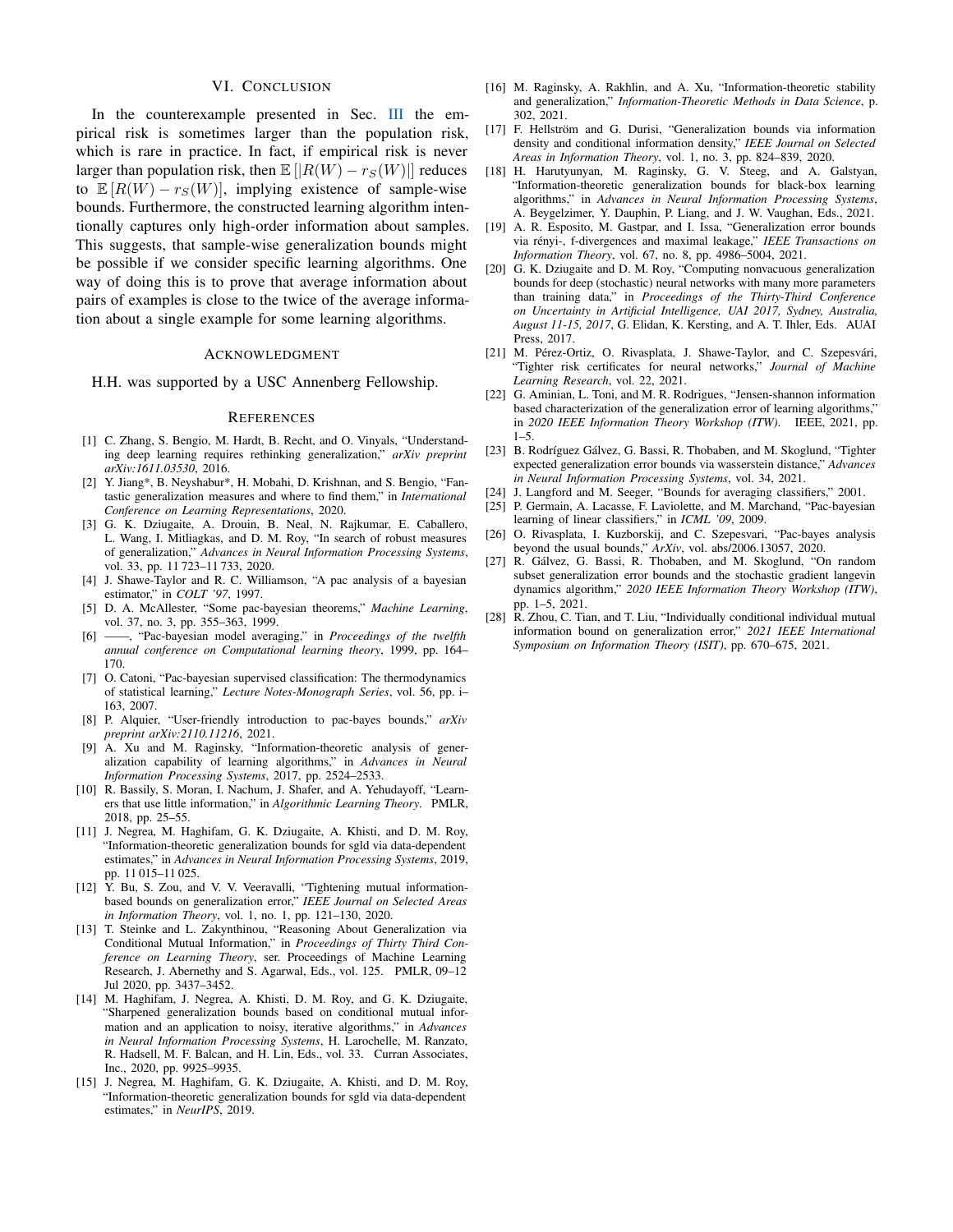# **APPENDIX**

In this appendix we present the full statements and the proofs of the results that were omitted from the main text due to space constraints.

**Lemma 2** (Lemma 1 of Xu and Raginsky [\[9](#page-5-8)]). Let  $(X, Y)$  be a pair of random variables with joint distribution  $P_{X,Y}$ . If  $f(x, y)$  *is a measurable function such that*  $\mathbb{E}_{P_X P_Y} [f(X, Y)]$  *exists and*  $f(X, Y)$  *is*  $\sigma$ *-subgaussian under*  $P_X P_Y$ *, then* 

$$
\left|\mathbb{E}_{P_{X,Y}}\left[f(X,Y)\right]-\mathbb{E}_{P_X P_Y}\left[f(X,Y)\right]\leq \sqrt{2\sigma^2 I(X;Y)}.\tag{25}
$$

**Theorem A.1.** *In the random-subsampling setting, let*  $W ∼ Q_{W|S}$ *. If*  $\ell(w, z) ∈ [0, 1]$ *, then* 

$$
\left|\mathbb{E}_{P_{W,S}}\left[R(W)-r_{S}(W)\right]\right| \leq \min\left\{\frac{1}{n}\sum_{i=1}^{n}\sqrt{2I\left(\ell(W,\tilde{Z}_{i});J_{i}\right)},\right\}
$$
\n(26)

<span id="page-6-2"></span>
$$
\frac{1}{n}\sum_{i=1}^{n}\mathbb{E}_{\tilde{Z}_i}\sqrt{2I^{\tilde{Z}_i}\left(\ell(W,\tilde{Z}_i);J_i\right)},\tag{27}
$$

<span id="page-6-1"></span>
$$
\frac{1}{n}\sum_{i=1}^{n}\mathbb{E}_{\tilde{Z}}\sqrt{2I^{\tilde{Z}}\left(\ell(W,\tilde{Z}_{i});J_{i}\right)}\bigg\}.
$$
\n(28)

*Proof.* Let  $\tilde{\Lambda} \in [0, 1]^{n \times 2}$  be the losses on examples of  $\tilde{Z}$ :

$$
\tilde{\Lambda}_{i,c} = \ell(W, \tilde{Z}_{i,c}), \quad \forall i \in [n], c \in \{0, 1\}.
$$
\n(29)

Let  $\bar{J} \triangleq (1 - J_1, \ldots, 1 - J_n)$  be the negation of J. We have that

$$
\mathbb{E}_{P_{W,S}}\left[r_{S}(W) - R(W)\right] = \frac{1}{n} \sum_{i=1}^{n} \mathbb{E}\left[\ell(W, Z_{i}) - \mathbb{E}_{Z' \sim P_{Z}} \ell(W, Z')\right]
$$
(30)

$$
= \frac{1}{n} \sum_{i=1}^{n} \mathbb{E} \left[ \ell(W, Z_{i, J_i}) - \ell(W, Z_{i, \bar{J}_i}) \right]
$$
(31)

$$
= \frac{1}{n} \sum_{i=1}^{n} \mathbb{E} \left[ \tilde{\Lambda}_{i,J_i} - \tilde{\Lambda}_{i,\bar{J}_i} \right]. \tag{32}
$$

If we use Lemma [2](#page-6-2) with  $X = \tilde{\Lambda}_i$ ,  $Y = J_i$ , and  $f(X, Y) = \tilde{\Lambda}_{i, J_i} - \tilde{\Lambda}_{i, \bar{J}_i}$ , we get that

$$
\left| \mathbb{E} \left[ \tilde{\Lambda}_{i,J_i} - \tilde{\Lambda}_{i,\bar{J}_i} \right] - \mathbb{E}_{\tilde{\Lambda}_i} \mathbb{E}_{J_i} \left[ \tilde{\Lambda}_{i,J_i} \tilde{\Lambda}_{i,\bar{J}_i} \right] \right| \leq \sqrt{2I(\tilde{\Lambda}_i, J_i)}
$$
(33)

This proves the first part of the theorem, as  $\mathbb{E}_{\tilde{\Lambda}_i} \mathbb{E}_{J_i} \left[ \tilde{\Lambda}_{i,J_i} \tilde{\Lambda}_{i,\bar{J}_i} \right] = 0$ . The second part can be proven by first conditioning on  $\tilde{Z}_i$ :

$$
\mathbb{E}\left[\tilde{\Lambda}_{i,J_i} - \tilde{\Lambda}_{i,\bar{J}_i}\right] = \mathbb{E}_{\tilde{Z}_i} \mathbb{E}_{\tilde{\Lambda}_i,J_i|\tilde{Z}_i} \left[\tilde{\Lambda}_{i,J_i} - \tilde{\Lambda}_{i,\bar{J}_i}\right],\tag{34}
$$

and then applying the lemma to upper bound  $\left|\mathbb{E}_{\tilde{\Lambda}_i, J_i\mid \tilde{Z}_i} \left[\tilde{\Lambda}_{i, J_i} - \tilde{\Lambda}_{i, \bar{J}_i}\right]\right|$  with  $\sqrt{2I^{\tilde{Z}_i}(\tilde{\Lambda}_i; J_i)}$ . Finally, the third part can be proven by first conditioning on  $\tilde{Z}$ :

<span id="page-6-0"></span>
$$
\mathbb{E}\left[\tilde{\Lambda}_{i,J_i} - \tilde{\Lambda}_{i,\bar{J}_i}\right] = \mathbb{E}_{\tilde{Z}}\,\mathbb{E}_{\tilde{\Lambda}_i,J_i|\tilde{Z}}\left[\tilde{\Lambda}_{i,J_i} - \tilde{\Lambda}_{i,\bar{J}_i}\right],\tag{35}
$$

and then applying the lemma to upper bound  $\left| \mathbb{E}_{\tilde{\Lambda}_i, J_i | \tilde{Z}} \left[ \tilde{\Lambda}_{i, J_i} - \tilde{\Lambda}_{i, \bar{J}_i} \right] \right|$  with  $\sqrt{2I^{\tilde{Z}}(\tilde{\Lambda}_i; J_i)}$ .  $\Box$ 

**Remark 2.** As  $\tilde{Z}$  and  $J_i$  are independent,  $I\left(\ell(W, \tilde{Z}_i); J_i\right) \leq \mathbb{E}_{\tilde{Z}_i}\left[I^{\tilde{Z}_i}\left(\ell(W, \tilde{Z}_i); J_i\right)\right] \leq \mathbb{E}_{\tilde{Z}}\left[I^{\tilde{Z}}\left(\ell(W, \tilde{Z}_i); J_i\right)\right]$ . However, *if we consider expected square root of disintegrated mutual informations (as Thm. [A.1\)](#page-6-1), then this relation might not be true.*

**Theorem A.2.** *In the random-subsampling setting, let*  $W \sim Q_{W|S}$ *. If*  $\ell(w, z) \in [0, 1]$ *, then* 

$$
\mathbb{E}_{P_{W,S}}\left[ \left( R(W) - r_S(W) \right)^2 \right] \le \frac{5}{2n} + \frac{2}{n} \sum_{i=1}^n \mathbb{E}_{\tilde{Z}} \sqrt{2I^{\tilde{Z}}(W; J_i)}.
$$
 (36)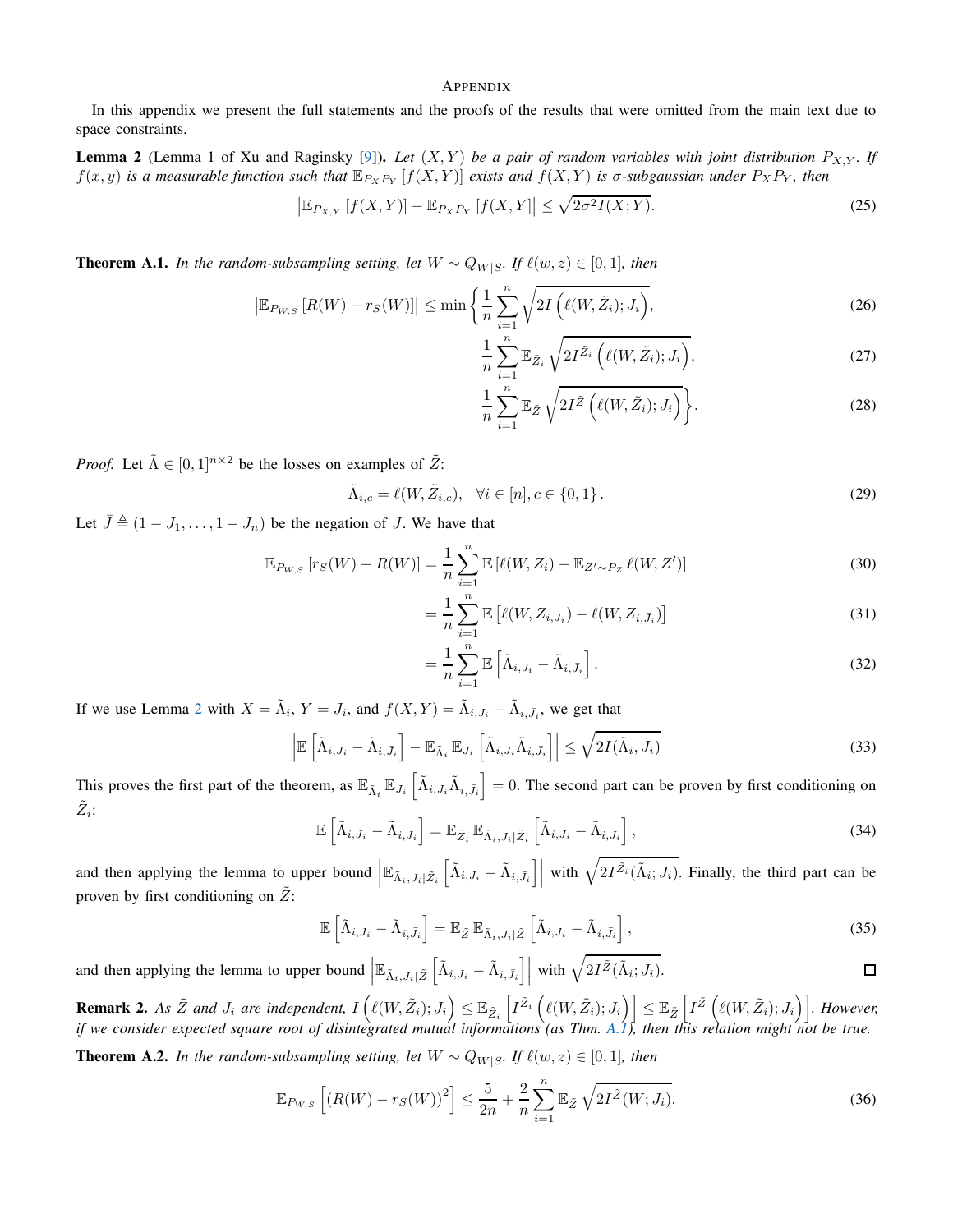*Proof.* Let  $\bar{J} \triangleq (1 - J_1, \ldots, 1 - J_n)$  be the negation of J. We have that

$$
\mathbb{E}_{P_{W,S}}\left[\left(R(W) - r_S(W)\right)^2\right] = \mathbb{E}_{W,S}\left[\left(\frac{1}{n}\sum_{i=1}^n \ell(W,Z_i) - \mathbb{E}_{Z' \sim P_Z} \ell(W,Z')\right)^2\right]
$$
\n(37)

$$
= \mathbb{E}_{\tilde{Z},J,W} \left[ \left( \frac{1}{n} \sum_{i=1}^{n} \ell(W, \tilde{Z}_{i,J_i}) - \mathbb{E}_{Z' \sim P_Z} \ell(W, Z') \right)^2 \right]
$$
\n
$$
\left[ \left( \mathcal{L}_{\tilde{Z}} \right) \right] \tag{38}
$$

$$
= \mathbb{E}_{\tilde{Z},J,W} \left[ \left( \frac{1}{n} \sum_{i=1}^{n} \ell(W, \tilde{Z}_{i,J_i}) - \mathbb{E}_{Z' \sim P_Z} \ell(W, Z') + \frac{1}{n} \sum_{i=1}^{n} \ell(W, \tilde{Z}_{i,\bar{J}_i}) - \frac{1}{n} \sum_{i=1}^{n} \ell(W, \tilde{Z}_{i,\bar{J}_i}) \right)^2 \right]
$$
(39)

$$
\leq 2 \mathbb{E}_{\tilde{Z},J,W} \left[ \left( \frac{1}{n} \sum_{i=1}^{n} \ell(W, \tilde{Z}_{i,J_i}) - \frac{1}{n} \sum_{i=1}^{n} \ell(W, \tilde{Z}_{i,\bar{J}_i}) \right)^2 \right] \tag{40}
$$

$$
+2\mathbb{E}_{\tilde{Z},J,W}\left[\left(\frac{1}{n}\sum_{i=1}^n\ell(W,\tilde{Z}_{i,\bar{J}_i})-\mathbb{E}_{Z'\sim P_Z}\ell(W,Z')\right)^2\right] \qquad \text{(as } \mathbb{E}\left[(U+V)^2\right] \leq 2\mathbb{E}\left[U^2\right]+2\mathbb{E}\left[V^2\right] \tag{41}
$$

$$
=2B+2\mathbb{E}_{\tilde{Z},J,W}\left[\left(\frac{1}{n}\sum_{i=1}^{n}\left(\ell(W,\tilde{Z}_{i,\bar{J}_i})-\mathbb{E}_{Z'\sim P_Z}\ell(W,Z')\right)\right)^2\right]
$$
\n<sup>(42)</sup>

$$
=2B+2\mathbb{E}_W\mathbb{E}_{\tilde{Z},J|W}\left[\left(\frac{1}{n}\sum_{i=1}^n\left(\ell(W,\tilde{Z}_{i,\bar{J}_i})-\mathbb{E}_{Z'\sim P_Z}\ell(W,Z')\right)\right)^2\right].\tag{43}
$$

For any fixed  $w \in W$ , the terms  $\ell(W, \tilde{Z}_{i, \bar{J}_i})$  are independent of each other under  $P_{\tilde{Z}, J|W=w}$ . Furthermore, W and  $\tilde{Z}_{i, \bar{J}_i}$  are independent. Therefore, the average in [\(43\)](#page-7-0) is an average of n i.i.d. random variables with zero mean. The variance of this average is at most  $\frac{1}{4n}$ . Hence,

<span id="page-7-2"></span><span id="page-7-1"></span><span id="page-7-0"></span>
$$
\mathbb{E}_{P_{W,S}}\left[ (R(W) - r_S(W))^2 \right] \le 2B + \frac{1}{2n}.\tag{44}
$$

Let us bound  $B$  now:

$$
B = \mathbb{E}_{\tilde{Z},J,W} \left[ \left( \frac{1}{n} \sum_{i=1}^{n} \left( \ell(W, \tilde{Z}_{i,J_i}) - \ell(W, \tilde{Z}_{i,\bar{J}_i}) \right) \right)^2 \right]
$$
(45)

$$
=\frac{1}{n^2}\sum_{i=1}^n\mathbb{E}_{\tilde{Z},J,W}\left[\left(\ell(W,\tilde{Z}_{i,J_i})-\ell(W,\tilde{Z}_{i,\bar{J}_i})\right)^2\right]
$$
\n(46)

$$
+\frac{1}{n^2}\sum_{i\neq k}\mathbb{E}_{\tilde{Z},J,W}\left[\left(\ell(W,\tilde{Z}_{i,J_i})-\ell(W,\tilde{Z}_{i,\bar{J}_i})\right)\left(\ell(W,\tilde{Z}_{k,J_k})-\ell(W,\tilde{Z}_{k,\bar{J}_k})\right)\right]
$$
(47)

$$
\leq \frac{1}{n} + \mathbb{E}_{\tilde{Z},J,W}\left[\frac{1}{n}\sum_{i=1}^{n}\left(\left(\ell(W,\tilde{Z}_{i,J_i}) - \ell(W,\tilde{Z}_{i,\bar{J}_i})\right)\frac{1}{n}\sum_{k\neq i}\left(\ell(W,\tilde{Z}_{k,J_k}) - \ell(W,\tilde{Z}_{k,\bar{J}_k})\right)\right)\right].
$$
\n(48)

Let us consider a fixed  $i \in [n]$ . Then

$$
\mathbb{E}_{\tilde{Z},J,W} \left[ \left( \ell(W, \tilde{Z}_{i,J_i}) - \ell(W, \tilde{Z}_{i,\bar{J}_i}) \right) \frac{1}{n} \sum_{k \neq i} \left( \ell(W, \tilde{Z}_{k,J_k}) - \ell(W, \tilde{Z}_{k,\bar{J}_k}) \right) \right]
$$
\n
$$
= \mathbb{E}_{\tilde{Z}} \mathbb{E}_{J_i,W|\tilde{Z}} \mathbb{E}_{J_{-i}|J_i,W,\tilde{Z}} \left[ \left( \ell(W, \tilde{Z}_{i,J_i}) - \ell(W, \tilde{Z}_{i,\bar{J}_i}) \right) \frac{1}{n} \sum_{k \neq i} \left( \ell(W, \tilde{Z}_{k,J_k}) - \ell(W, \tilde{Z}_{k,\bar{J}_k}) \right) \right].
$$
\n(49)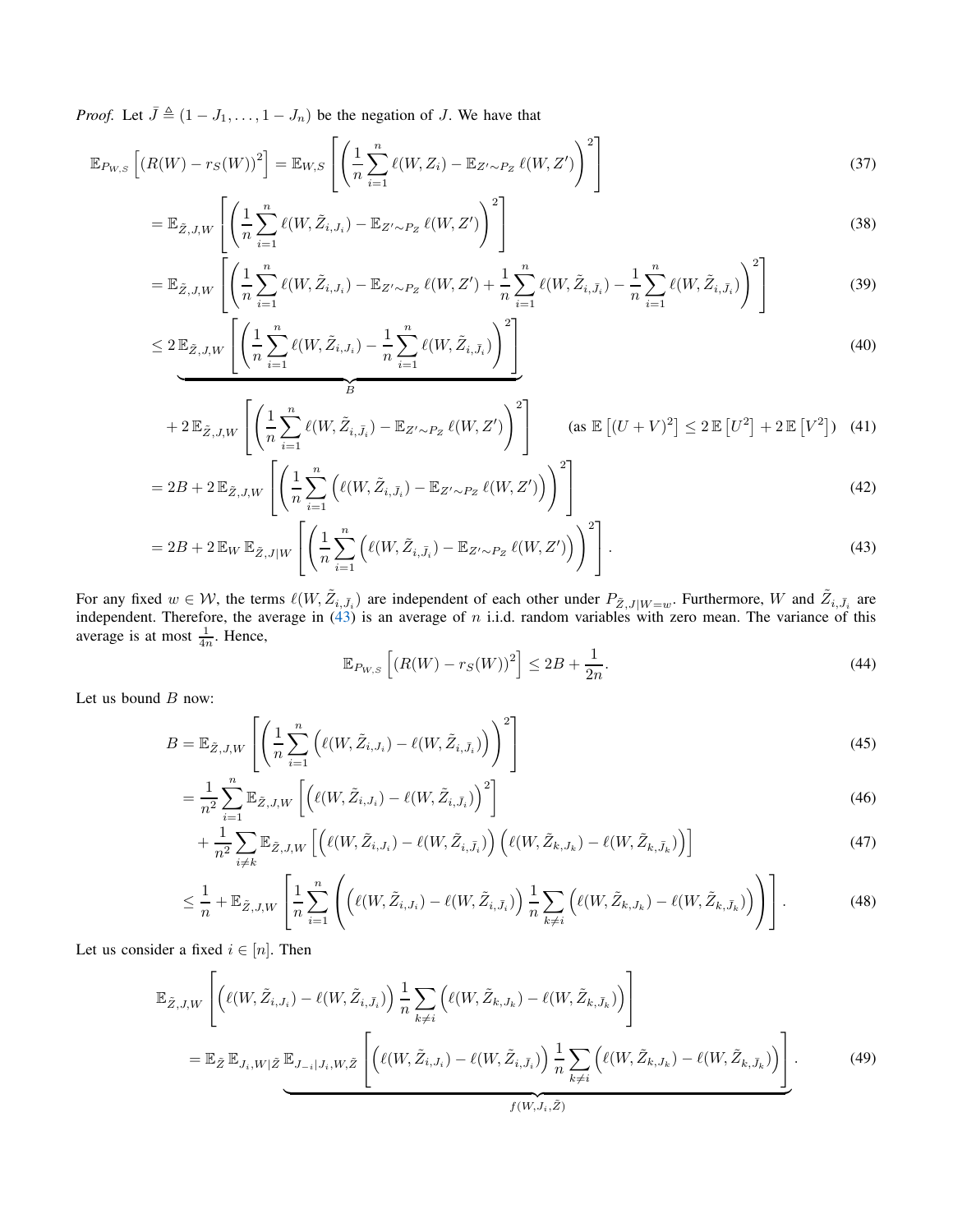Note that  $f(w, j_i, \tilde{z}) \in [-1, +1]$  for all  $w \in \mathcal{W}, j \in \{0, 1\}^n$ , and  $\tilde{z} \in \mathcal{Z}^{n \times 2}$ . Therefore, by Lemma [2,](#page-6-2) for any value of  $\tilde{Z}$ 

$$
\mathbb{E}_{W,J_i|\tilde{Z}}\left[f(W,J_i,\tilde{Z})\right] \leq \sqrt{2I^{\tilde{Z}}(W;J_i)} + \mathbb{E}_{W|\tilde{Z}}\,\mathbb{E}_{J_i|\tilde{Z}}\left[f(W,J_i,\tilde{Z})\right].\tag{50}
$$

It is left to notice that for any  $w \in \mathcal{W}$ ,  $\mathbb{E}_{J_i|\tilde{Z}}\left[f(w,J_i|\tilde{Z})\right] = 0$ , as under  $P_{J_i|\tilde{Z}}$  the term  $\ell(w,\tilde{Z}_{i,J_i}) - \ell(w,\tilde{Z}_{i,\bar{J}_i})$  has zero mean. Therefore, [\(50\)](#page-8-1) reduces to

<span id="page-8-5"></span><span id="page-8-4"></span><span id="page-8-3"></span><span id="page-8-2"></span><span id="page-8-1"></span>
$$
\mathbb{E}_{W, J_i | \tilde{Z}} \left[ f(W, J_i, \tilde{Z}) \right] \le \sqrt{2I^{\tilde{Z}}(W; J_i)}.
$$
\n(51)

Putting together  $(44)$ ,  $(48)$ ,  $(49)$  and  $(51)$ , we get that

$$
\mathbb{E}_{P_{W,S}}\left[\left(R(W) - r_S(W)\right)^2\right] \le \frac{5}{2n} + \frac{2}{n} \sum_{i=1}^n \mathbb{E}_{\tilde{Z}}\sqrt{2I^{\tilde{Z}}(W;J_i)}.
$$
\n
$$
\Box
$$

**Theorem A.3.** *In the random-subsampling setting, let*  $W ∼ Q_{W|S}$ *. If*  $\ell(w, z) ∈ [0, 1]$ *, then* 

$$
\mathbb{E}_{P_{W,S}}\left[ (R(W) - r_S(W))^2 \right] \le \frac{5}{2n} + \frac{2}{n^2} \sum_{i \ne k} \sqrt{2I(\ell(W, \tilde{Z}_i), \ell(W, \tilde{Z}_k); J_i, J_k)},\tag{53}
$$

$$
\mathbb{E}_{P_{W,S}}\left[ (R(W) - r_S(W))^2 \right] \le \frac{5}{2n} + \frac{2}{n^2} \sum_{i \ne k} \mathbb{E} \sqrt{2I^{\tilde{Z}_i, \tilde{Z}_k} (\ell(W, \tilde{Z}_i), \ell(W, \tilde{Z}_k); J_i, J_k)},
$$
(54)

$$
\mathbb{E}_{P_{W,S}}\left[\left(R(W) - r_S(W)\right)^2\right] \le \frac{5}{2n} + \frac{2}{n^2} \sum_{i \neq k} \mathbb{E}\sqrt{2I^{\tilde{Z}}(\ell(W,\tilde{Z}_i),\ell(W,\tilde{Z}_k);J_i,J_k)},\tag{55}
$$

*and*

<span id="page-8-6"></span><span id="page-8-0"></span>
$$
\mathbb{E}_{P_{W,S}}\left[ \left( R(W) - r_S(W) \right)^2 \right] \le \frac{5}{2n} + \frac{2}{n^2} \sum_{i \neq k} \mathbb{E} \sqrt{2I^{\tilde{Z}_i, \tilde{Z}_k}(W; J_i, J_k)},\tag{56}
$$

$$
\mathbb{E}_{P_{W,S}}\left[ \left( R(W) - r_S(W) \right)^2 \right] \le \frac{5}{2n} + \frac{2}{n^2} \sum_{i \neq k} \mathbb{E} \sqrt{2I^{\tilde{Z}}(W; J_i, J_k)}.
$$
 (57)

*Proof.* It is enough to prove only [\(53\)](#page-8-3), [\(54\)](#page-8-4), and [\(55\)](#page-8-5). Inequality [\(56\)](#page-8-6) can be derived from [\(54\)](#page-8-4) using data processing inequality, while [\(57\)](#page-8-0) can be derived from [\(55\)](#page-8-5).

As in the proof of Thm. [A.2,](#page-6-0)

$$
\mathbb{E}_{P_{W,S}}\left[ (R(W) - r_S(W))^2 \right] \le 2 \mathbb{E}_{\tilde{Z},J,W} \left[ \left( \frac{1}{n} \sum_{i=1}^n \ell(W, \tilde{Z}_{i,J_i}) - \frac{1}{n} \sum_{i=1}^n \ell(W, \tilde{Z}_{i,\bar{J}_i}) \right)^2 \right] + \frac{1}{2n}.
$$
 (58)

where  $\bar{J} \triangleq (1 - J_1, \ldots, 1 - J_n)$  and

$$
B \leq \frac{1}{n} + \frac{1}{n^2} \sum_{i \neq k} \underbrace{\mathbb{E}_{\tilde{Z},J,W} \left[ \left( \ell(W, \tilde{Z}_{i,J_i}) - \ell(W, \tilde{Z}_{i,\bar{J}_i}) \right) \left( \ell(W, \tilde{Z}_{k,J_k}) - \ell(W, \tilde{Z}_{k,\bar{J}_k}) \right) \right]}_{C_{i,k}}.
$$
\n
$$
(59)
$$

Let  $\tilde{\Lambda} \in [0, 1]^{n \times 2}$  be the losses on examples of  $\tilde{Z}$ :

$$
\tilde{\Lambda}_{i,c} = \ell(W, \tilde{Z}_{i,c}), \quad \forall i \in [n], c \in \{0, 1\}.
$$
\n(60)

Then we can write

$$
C_{i,k} = \mathbb{E}_{\tilde{\Lambda}_i, \tilde{\Lambda}_k, J_i, J_k} \left[ \left( \tilde{\Lambda}_{i,J_i} - \tilde{\Lambda}_{i,\bar{J}_i} \right) \left( \tilde{\Lambda}_{k,J_k} - \tilde{\Lambda}_{k,\bar{J}_k} \right) \right]. \tag{61}
$$

and use Lemma 1 of Xu and Raginsky [\[9\]](#page-5-8) to arrive at:

$$
C_{i,k} \leq \mathbb{E}_{\tilde{\Lambda}_i, \tilde{\Lambda}_k} \mathbb{E}_{J_i, J_k} \left[ \left( \tilde{\Lambda}_{i,J_i} - \tilde{\Lambda}_{i,\bar{J}_i} \right) \left( \tilde{\Lambda}_{k,J_k} - \tilde{\Lambda}_{k,\bar{J}_k} \right) \right] + \sqrt{2I(\tilde{\Lambda}_i, \tilde{\Lambda}_k; J_i, J_k)} \tag{62}
$$

$$
= \sqrt{2I(\tilde{\Lambda}_i, \tilde{\Lambda}_k; J_i, J_k)},\tag{63}
$$